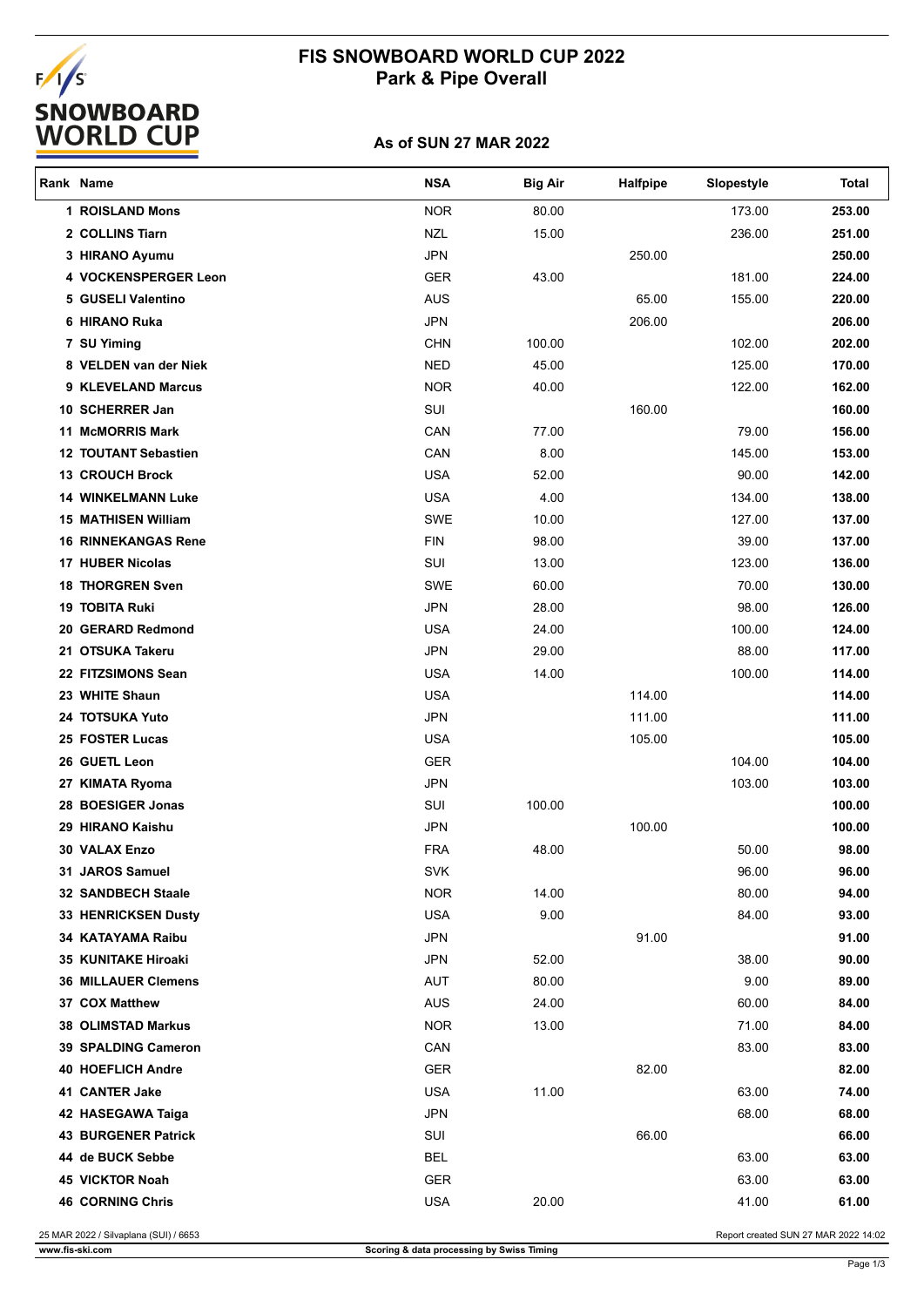# **FIS SNOWBOARD WORLD CUP 2022 Park & Pipe Overall**



### **As of SUN 27 MAR 2022**

| Rank Name                           | <b>NSA</b> | <b>Big Air</b> | <b>Halfpipe</b> | Slopestyle | Total |
|-------------------------------------|------------|----------------|-----------------|------------|-------|
| 47 WANG Ziyang                      | <b>CHN</b> |                | 58.00           |            | 58.00 |
| 48 BOWMAN Joshua                    | <b>USA</b> |                | 56.00           |            | 56.00 |
| 49 BREARLEY Liam                    | CAN        | 10.00          |                 | 45.00      | 55.00 |
| 50 OGIWARA Hiroto                   | <b>JPN</b> | 39.00          |                 | 16.00      | 55.00 |
| 51 OKESSON Joey                     | <b>USA</b> |                | 55.00           |            | 55.00 |
| 52 LAESSER Martin                   | SUI        | 12.00          |                 | 43.00      | 55.00 |
| <b>53 HOFMANN Patrick</b>           | SUI        |                |                 | 53.00      | 53.00 |
| 54 PARROT Max                       | CAN        | 50.00          |                 |            | 50.00 |
| 54 SHARPE Darcy                     | CAN        |                |                 | 50.00      | 50.00 |
| <b>56 PARKINSON Jesse</b>           | <b>AUS</b> |                |                 | 50.00      | 50.00 |
| 57 JARVILEHTO Kalle                 | <b>FIN</b> | 49.00          |                 |            | 49.00 |
| 58 LEE Chaeun                       | <b>KOR</b> |                | 46.00           |            | 46.00 |
| 59 GOLD Taylor                      | <b>USA</b> |                | 45.00           |            | 45.00 |
| 60 MATTSSON Niklas                  | SWE        | 32.00          |                 | 13.00      | 45.00 |
| 61 HABLUETZEL David                 | SUI        |                | 44.00           |            | 44.00 |
| <b>62 REHNBERG Mikko</b>            | <b>FIN</b> |                |                 | 42.00      | 42.00 |
| 63 ANAI Ikko                        | <b>JPN</b> |                | 40.00           |            | 40.00 |
| 64 JOSEY Chase                      | <b>USA</b> |                | 40.00           |            | 40.00 |
| 65 WACHENDORFER Ryan                | <b>USA</b> |                | 40.00           |            | 40.00 |
| 66 MACK Kyle                        | <b>USA</b> | 15.00          |                 | 24.00      | 39.00 |
| 67 MILLER Toby                      | <b>USA</b> |                | 36.00           |            | 36.00 |
| <b>68 JOBIN Francis</b>             | CAN        | 8.00           |                 | 28.00      | 36.00 |
| 69 SMITS Seppe                      | <b>BEL</b> |                |                 | 32.00      | 32.00 |
| <b>70 PUENTER Nick</b>              | SUI        |                |                 | 29.00      | 29.00 |
| 71 GILL Liam                        | CAN        |                | 28.00           |            | 28.00 |
| 72 HASLER Jonas                     | SUI        |                | 28.00           |            | 28.00 |
| <b>73 HAMADA Kaito</b>              | <b>JPN</b> |                |                 | 27.00      | 27.00 |
| 74 CHIARADIO de la IGLESIA Federico | ARG        | 11.00          |                 | 16.00      | 27.00 |
| 75 BOLL Moritz                      | SUI        | 26.00          |                 |            | 26.00 |
| <b>76 FINESTONE Finn</b>            | CAN        |                |                 | 26.00      | 26.00 |
| 77 KHADARIN Vladislav               | <b>RUS</b> | 8.00           |                 | 18.00      | 26.00 |
| <b>78 LECHNER Christoph</b>         | GER        |                | 26.00           |            | 26.00 |
| <b>79 ALLENSPACH Elias</b>          | SUI        |                | 25.00           |            | 25.00 |
| 80 JAMES Scotty                     | <b>AUS</b> |                | 24.00           |            | 24.00 |
| <b>81 FRAMARIN Loris</b>            | <b>ITA</b> | 12.00          |                 | 11.00      | 23.00 |
| 82 BOSCH Anthon                     | <b>RSA</b> |                |                 | 22.00      | 22.00 |
| 83 SALAC Kristian                   | CZE        |                |                 | 22.00      | 22.00 |
| 84 HRONES Jakub                     | CZE        |                |                 | 22.00      | 22.00 |
| 85 GAO Hongbo                       | <b>CHN</b> |                | 22.00           |            | 22.00 |
| 86 TOURKI Liam                      | <b>FRA</b> |                | 22.00           |            | 22.00 |
| 87 SKHVEDIANI Jaba                  | GEO        |                |                 | 20.00      | 20.00 |
| 88 VITO III Louis Philip            | ITA        |                | 20.00           |            | 20.00 |
| 89 BOCKSTALLER Benedikt             | <b>GER</b> |                | 20.00           |            | 20.00 |
| 90 FERRY Lucas                      | <b>USA</b> |                |                 | 19.00      | 19.00 |
| 91 WOLLE Jason                      | <b>USA</b> |                | 18.00           |            | 18.00 |
| 92 COYNE Jack                       | <b>USA</b> |                | 18.00           |            | 18.00 |
|                                     |            |                |                 |            |       |

25 MAR 2022 / Silvaplana (SUI) / 6653 Report created SUN 27 MAR 2022 14:02